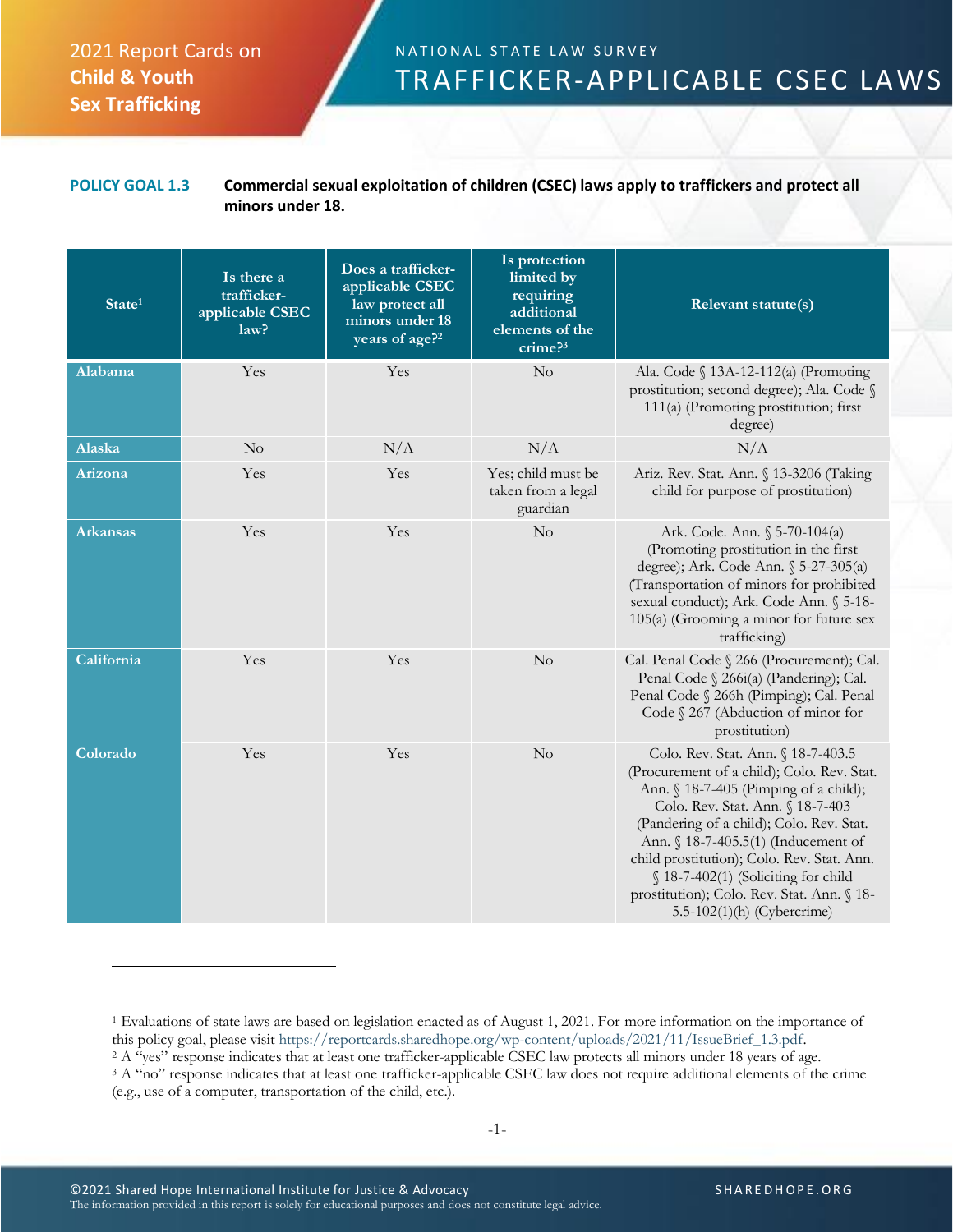| State <sup>1</sup>             | Is there a<br>trafficker-<br>applicable CSEC<br>law? | Does a trafficker-<br>applicable CSEC<br>law protect all<br>minors under 18<br>years of age? <sup>2</sup> | Is protection<br>limited by<br>requiring<br>additional<br>elements of the<br>$c$ rime? $3$ | Relevant statute(s)                                                                                                                                                                                                                                                                                                                    |
|--------------------------------|------------------------------------------------------|-----------------------------------------------------------------------------------------------------------|--------------------------------------------------------------------------------------------|----------------------------------------------------------------------------------------------------------------------------------------------------------------------------------------------------------------------------------------------------------------------------------------------------------------------------------------|
| Connecticut                    | Yes                                                  | Yes                                                                                                       | $\rm No$                                                                                   | Conn. Gen. Stat. § 53a-86 (Promoting<br>prostitution in the first degree); Conn.<br>Gen. Stat. § 90a(a) (Enticing a minor);<br>Conn. Gen. Stat. § 196i(b) (Commercial<br>sexual exploitation of a minor); Conn.<br>Gen. Stat. § 70c(a) (Aggravated sexual<br>assault of a minor)                                                       |
| <b>Delaware</b>                | Yes                                                  | Yes                                                                                                       | No                                                                                         | Del. Code Ann. tit. 11, § 1352 (Promoting<br>prostitution in the second degree); Del.<br>Code Ann. tit. 11, § 1353 (Promoting<br>prostitution in the first degree)                                                                                                                                                                     |
| <b>District of</b><br>Columbia | Yes                                                  | Yes                                                                                                       | No                                                                                         | D.C. Code $\S$ 2-2705(a)-(b) (Pandering;<br>inducing or compelling an individual to<br>engage in prostitution); D.C. Code §<br>2707(a) (Procuring; receiving money or<br>other valuable thing for arranging<br>assignation); D.C. Code § 2704(a)<br>(Abducting or enticing child from his or<br>her home for purposes of prostitution) |
| Florida                        | Yes                                                  | No<br>(under 16 only)                                                                                     | No                                                                                         | Fla. Stat. Ann. $\S 800.04(4)(a)(2)$ (Lewd or<br>lascivious offenses committed upon or in<br>the presence of persons less than 16 years<br>of age)                                                                                                                                                                                     |
| Georgia                        | Yes                                                  | Yes                                                                                                       | No                                                                                         | Ga. Code. Ann. § 16-6-11 (Pimping); Ga.<br>Code Ann. § 16-6-12 (Pandering)                                                                                                                                                                                                                                                             |
| Hawaii                         | Yes                                                  | Yes                                                                                                       | Yes; requires use of<br>computer or other<br>technological device                          | Haw. Rev. Stat. Ann. § 707-756<br>(Electronic enticement of a child in the<br>first degree)                                                                                                                                                                                                                                            |
| Idaho                          | Yes                                                  | Yes                                                                                                       | $\rm No$                                                                                   | Idaho Code Ann. § 18-5609 (Inducing<br>person under eighteen years of age into<br>prostitution - Penalties)                                                                                                                                                                                                                            |
| <b>Illinois</b>                | Yes                                                  | Yes                                                                                                       | $\rm No$                                                                                   | 720 Ill. Comp. Stat. Ann. 5/11-14.4(a)<br>(Promoting juvenile prostitution); 720 Ill.<br>Comp. Stat. Ann. 5/11-25(a) (Grooming);<br>720 Ill. Comp. Stat. Ann. 5/11-26(a)<br>(Traveling to meet a child); 720 Ill. Comp.<br>Stat. Ann. 5/11-9.1A(a) (Permitting sexual<br>abuse of a child)                                             |
| Indiana                        | Yes                                                  | Yes                                                                                                       | $\rm No$                                                                                   | Ind. Code Ann. $$35-45-4-4(b)$<br>(Promoting prostitution)                                                                                                                                                                                                                                                                             |
| Iowa                           | Yes                                                  | Yes                                                                                                       | $\rm No$                                                                                   | Iowa Code § 725.3(2) (Pandering); Iowa<br>Code § 710A.2A (Solicitation of<br>commercial sexual activity); Iowa Code §<br>725.2(2) (Pimping)                                                                                                                                                                                            |
| <b>Kansas</b>                  | Yes                                                  | Yes                                                                                                       | $\rm No$                                                                                   | Kan. Stat. Ann. $\Omega$ 21-6422(a)(2), (3)<br>(Commercial sexual exploitation of a<br>child)                                                                                                                                                                                                                                          |
| Kentucky                       | Yes                                                  | Yes                                                                                                       | Yes; requires use of<br>a communications<br>system                                         | Ky. Rev. Stat. Ann. § 510.155(1)<br>(Unlawful use of electronic means<br>originating or received within the                                                                                                                                                                                                                            |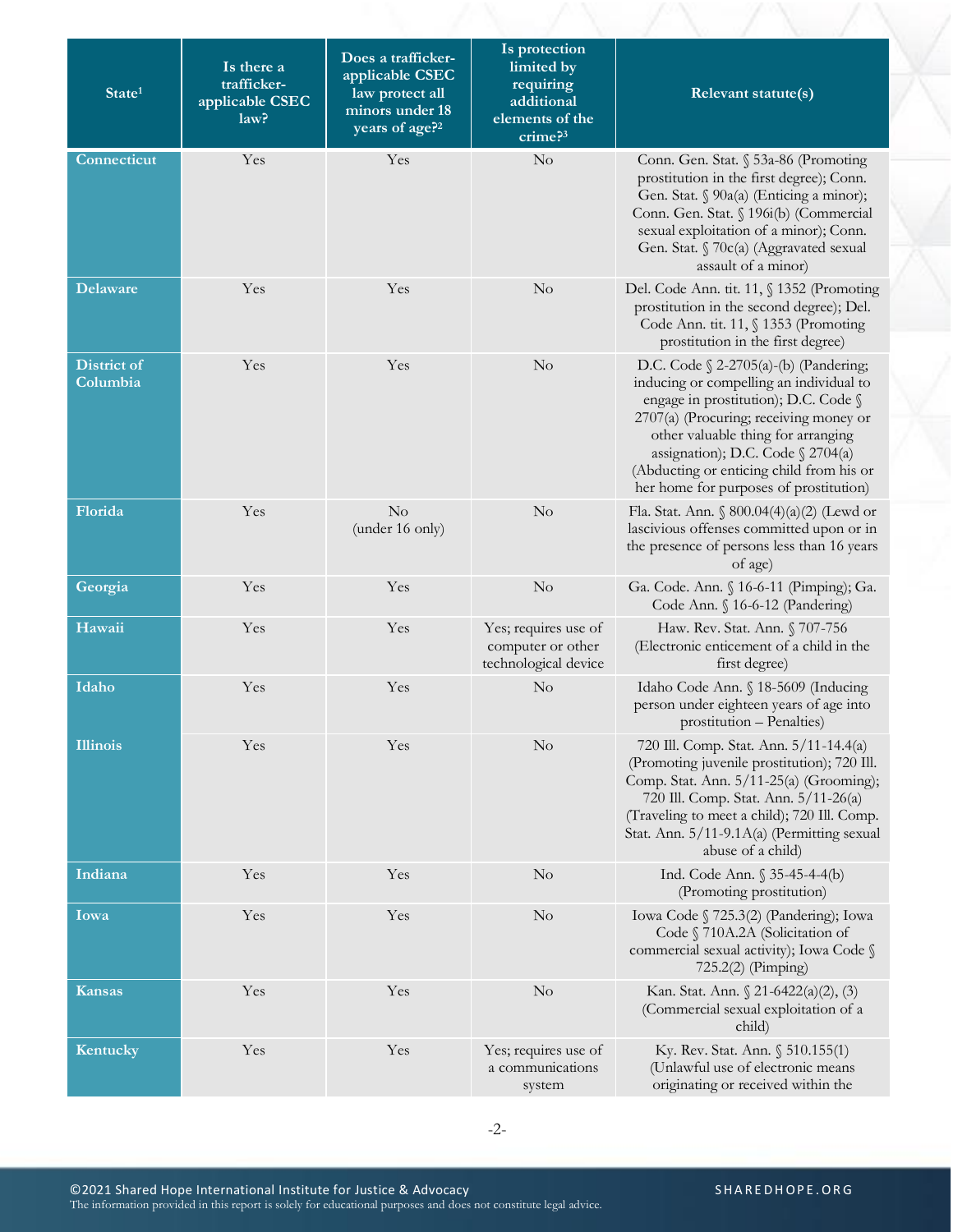| State <sup>1</sup>   | Is there a<br>trafficker-<br>applicable CSEC<br>law? | Does a trafficker-<br>applicable CSEC<br>law protect all<br>minors under 18<br>years of age? <sup>2</sup> | Is protection<br>limited by<br>requiring<br>additional<br>elements of the<br>crime <sup>3</sup>    | <b>Relevant statute(s)</b>                                                                                                                                                                                                                                                                                                                                                                                                                                                                                                                             |
|----------------------|------------------------------------------------------|-----------------------------------------------------------------------------------------------------------|----------------------------------------------------------------------------------------------------|--------------------------------------------------------------------------------------------------------------------------------------------------------------------------------------------------------------------------------------------------------------------------------------------------------------------------------------------------------------------------------------------------------------------------------------------------------------------------------------------------------------------------------------------------------|
|                      |                                                      |                                                                                                           |                                                                                                    | Commonwealth to induce a minor to<br>engage in sexual or other prohibited<br>activities - Prohibition of multiple<br>convictions arising from single course of<br>conduct - Solicitation as evidence of<br>intent)                                                                                                                                                                                                                                                                                                                                     |
| Louisiana            | Yes                                                  | Yes                                                                                                       | No                                                                                                 | La. Rev. Stat. Ann. § 14:83:2(A)<br>(Promoting prostitution); La. Rev. Stat.<br>Ann. $\S$ 14:83(A) (Soliciting for<br>prostitutes); La. Rev. Stat. Ann. § 84(A)<br>(Pandering); La. Rev. Stat. Ann. § 86(A)<br>(Enticing persons into prostitution); La.<br>Rev. Stat. Ann. § 14:81.3(A) (Computer-<br>aided solicitation of a minor)                                                                                                                                                                                                                  |
| Maine                | Yes                                                  | Yes                                                                                                       | Yes; requires<br>offender to permit<br>child to enter or<br>remain in a "house<br>of prostitution" | Me. Rev. Stat. Ann. tit. 17-A, § 554(1)(A)<br>(Endangering the welfare of a child)                                                                                                                                                                                                                                                                                                                                                                                                                                                                     |
| Maryland             | Yes                                                  | Yes                                                                                                       | No                                                                                                 | Md. Code Ann., Crim. Law § 3-324(b)(1)<br>(Sexual solicitation of a minor); Md. Code<br>Ann., Crim. Law § 11-305(a) (Abduction<br>of a child under 16)                                                                                                                                                                                                                                                                                                                                                                                                 |
| <b>Massachusetts</b> | Yes                                                  | Yes                                                                                                       | No                                                                                                 | Mass. Gen. Laws ch. 272, § 4A<br>(Promoting child prostitution; mandatory<br>sentence); Mass. Gen. Laws ch. 272, § 4B<br>(Deriving support from child prostitution;<br>mandatory sentence); Mass. Gen. Laws<br>ch. 265, $\S$ 26C(b) (Enticement of<br>children); Mass. Gen. Laws ch. 265, §<br>26D(c) (Enticement of child under age 18<br>to engage in prostitution, human<br>trafficking or commercial sexual activity);<br>Mass. Gen. Laws ch. 272, § 2 (Abduction<br>of persons for the purpose of prostitution<br>or unlawful sexual intercourse) |
| Michigan             | Yes                                                  | $\rm No$<br>(under 16 only)                                                                               | Yes; child must be<br>taken from a legal<br>guardian                                               | Mich. Comp. Laws Ann. § 750.13 (Taking<br>or enticing away minor under sixteen<br>years; violation as felony; penalty)                                                                                                                                                                                                                                                                                                                                                                                                                                 |
| Minnesota            | Yes                                                  | Yes                                                                                                       | Yes; offender must<br>provide the minor<br>with a place of<br>residence                            | Minn. Stat. Ann. § 609.324(1a) (Patrons;<br>prostitutes; housing individuals engaged in<br>prostitution; penalties)                                                                                                                                                                                                                                                                                                                                                                                                                                    |
| Mississippi          | Yes                                                  | Yes                                                                                                       | No                                                                                                 | Miss. Code Ann. $\sqrt{97-29-51(2)}$ (a)<br>(Prostitution; misdemeanor procuring<br>services of prostitute; felony promoting<br>prostitution; penalties); Miss. Code Ann. §<br>97-5-5 (Enticing a child under 14;<br>punishment)                                                                                                                                                                                                                                                                                                                       |
| <b>Missouri</b>      | Yes                                                  | Yes                                                                                                       | $\rm No$                                                                                           | Mo. Rev. Stat. § 567.050(1) (Promoting<br>prostitution in the first degree); Mo. Rev.                                                                                                                                                                                                                                                                                                                                                                                                                                                                  |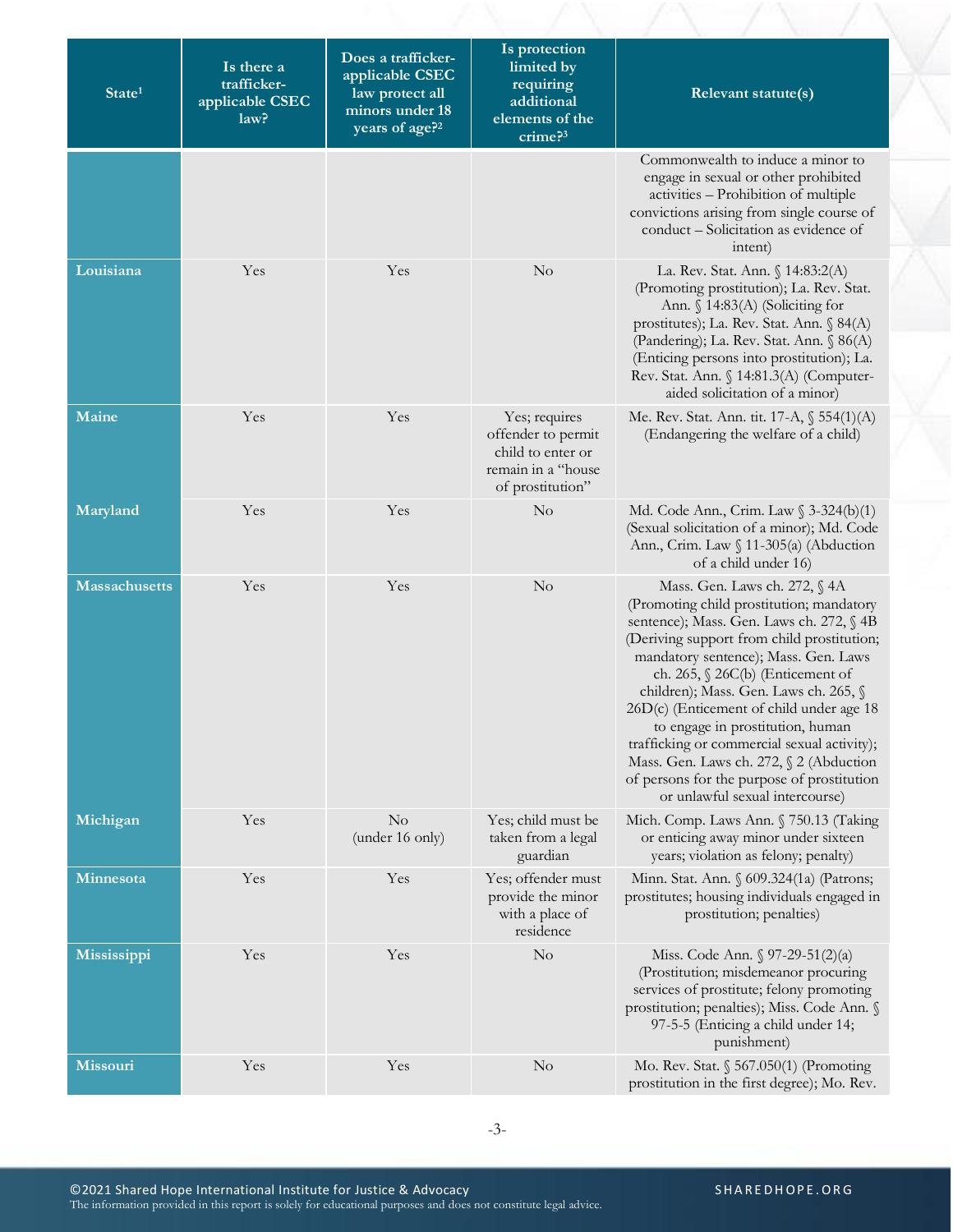| State <sup>1</sup>       | Is there a<br>trafficker-<br>applicable CSEC<br>law? | Does a trafficker-<br>applicable CSEC<br>law protect all<br>minors under 18<br>years of age? <sup>2</sup> | Is protection<br>limited by<br>requiring<br>additional<br>elements of the<br>crime? <sup>3</sup> | Relevant statute(s)                                                                                                                                                                                                                                                                                                                                                                                                                                                                                                                                                                                                                                               |
|--------------------------|------------------------------------------------------|-----------------------------------------------------------------------------------------------------------|--------------------------------------------------------------------------------------------------|-------------------------------------------------------------------------------------------------------------------------------------------------------------------------------------------------------------------------------------------------------------------------------------------------------------------------------------------------------------------------------------------------------------------------------------------------------------------------------------------------------------------------------------------------------------------------------------------------------------------------------------------------------------------|
|                          |                                                      |                                                                                                           |                                                                                                  | Stat. § 567.060 (Promoting prostitution in<br>the second degree)                                                                                                                                                                                                                                                                                                                                                                                                                                                                                                                                                                                                  |
| Montana                  | Yes                                                  | Yes                                                                                                       | $\rm No$                                                                                         | Mont. Code Ann. § 45-5-602(1)<br>(Promoting prostitution); Mont. Code<br>Ann. § 603(1) (Aggravated promotion of<br>prostitution)                                                                                                                                                                                                                                                                                                                                                                                                                                                                                                                                  |
| Nebraska                 | Yes                                                  | Yes                                                                                                       | Yes; familial cases<br>only                                                                      | Neb. Rev. Stat. Ann. § 28-707 (Child<br>abuse; privileges not available; penalties)                                                                                                                                                                                                                                                                                                                                                                                                                                                                                                                                                                               |
| <b>Nevada</b>            | No                                                   | N/A                                                                                                       | N/A                                                                                              | N/A                                                                                                                                                                                                                                                                                                                                                                                                                                                                                                                                                                                                                                                               |
| <b>New</b><br>Hampshire  | Yes                                                  | Yes                                                                                                       | $\rm No$                                                                                         | N.H. Rev. Stat. Ann. § 645:2(I)(b)-(e)<br>(Prostitution and related offenses)                                                                                                                                                                                                                                                                                                                                                                                                                                                                                                                                                                                     |
| <b>New Jersey</b>        | Yes                                                  | Yes                                                                                                       | $\rm No$                                                                                         | N.J. Stat. Ann. $\sqrt{2}C:34-1(a)(4), (b)(3)-(4)$<br>(Prostitution and related offenses)                                                                                                                                                                                                                                                                                                                                                                                                                                                                                                                                                                         |
| <b>New Mexico</b>        | Yes                                                  | No<br>(under 16 only)                                                                                     | $\rm No$                                                                                         | N.M. Stat. Ann. § 30-6A-4(A) (Sexual<br>exploitation of children by prostitution);<br>N.M. Stat. Ann. § 30-9-1 (Enticement of<br>child).                                                                                                                                                                                                                                                                                                                                                                                                                                                                                                                          |
| <b>New York</b>          | Yes                                                  | Yes                                                                                                       | $\rm No$                                                                                         | N.Y. Penal Law § 230.32 (Promoting<br>prostitution in the first degree); N.Y.<br>Penal Law § 230.30(2) (Promoting<br>prostitution in the second degree); N.Y.<br>Penal Law § 230.25 (Promoting<br>prostitution in the third degree); N.Y.<br>Penal Law § 230.33 (Compelling<br>prostitution); N.Y. Penal Law § 120.70(1)<br>(Luring a child)                                                                                                                                                                                                                                                                                                                      |
| <b>North</b><br>Carolina | Yes                                                  | Yes                                                                                                       | No                                                                                               | N.C. Gen. Stat. § 14-205.3(b) (Promoting<br>prostitution)                                                                                                                                                                                                                                                                                                                                                                                                                                                                                                                                                                                                         |
| North Dakota             | $\rm No$                                             | N/A                                                                                                       | N/A                                                                                              | N/A                                                                                                                                                                                                                                                                                                                                                                                                                                                                                                                                                                                                                                                               |
| Ohio                     | Yes                                                  | Yes                                                                                                       | No                                                                                               | Ohio Rev. Code Ann. § 2907.21(A)<br>(Compelling prostitution); Ohio Rev.<br>Code Ann. § 2907.22(A) (Promoting<br>prostitution); Ohio Rev. Code Ann. §<br>2907.23(A), (B) (Procuring)                                                                                                                                                                                                                                                                                                                                                                                                                                                                              |
| Oklahoma                 | Yes                                                  | Yes                                                                                                       | N <sub>o</sub>                                                                                   | Okla. Stat. Ann. tit. 21, § 843.5(H), (J)<br>(Child abuse - Child neglect - Child<br>sexual abuse - Child sexual exploitation -<br>Enabling - Penalties); Okla. Stat. Ann. §<br>$1087(A)$ (Child under 18 years of age $-$<br>Procuring for prostitution, lewdness or<br>other indecent act -Punishment); Okla.<br>Stat. Ann. § 1088(A) (Child prostitution -<br>Inducing, keeping, detaining or restraining<br>for prostitution - Punishment); Okla. Stat.<br>Ann. tit. 21, § 1040.13a(A), (B)<br>(Facilitating, encouraging, offering, or<br>soliciting sexual conduct or engaging in<br>sexual communication with a minor or<br>person believed to be a minor) |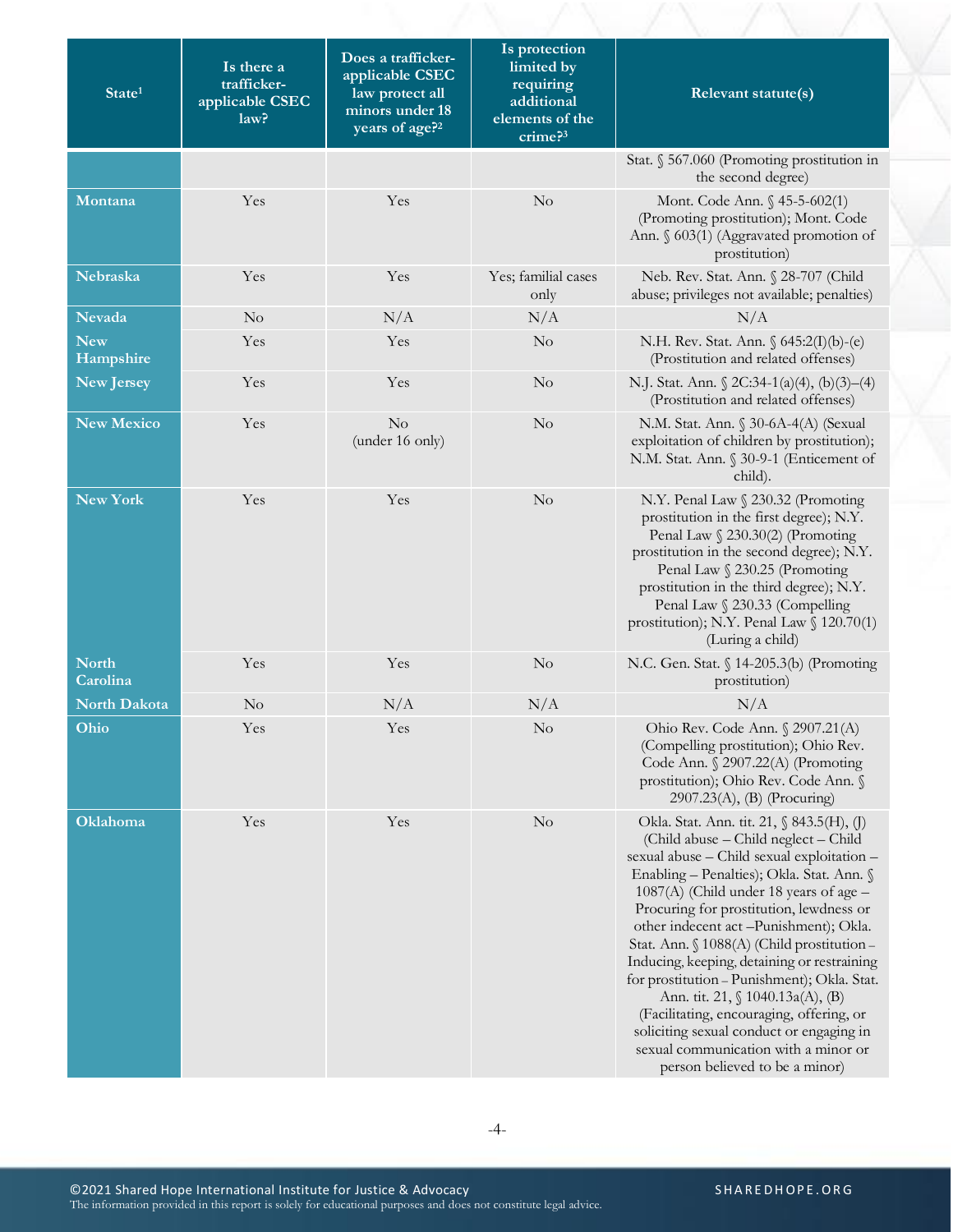| State <sup>1</sup>  | Is there a<br>trafficker-<br>applicable CSEC<br>law? | Does a trafficker-<br>applicable CSEC<br>law protect all<br>minors under 18<br>years of age? <sup>2</sup> | Is protection<br>limited by<br>requiring<br>additional<br>elements of the<br>crime? <sup>3</sup> | Relevant statute(s)                                                                                                                                                                                                                                                                                                                                                                                                                                                                                                                                                       |
|---------------------|------------------------------------------------------|-----------------------------------------------------------------------------------------------------------|--------------------------------------------------------------------------------------------------|---------------------------------------------------------------------------------------------------------------------------------------------------------------------------------------------------------------------------------------------------------------------------------------------------------------------------------------------------------------------------------------------------------------------------------------------------------------------------------------------------------------------------------------------------------------------------|
| Oregon              | Yes                                                  | Yes                                                                                                       | No                                                                                               | Or. Rev. Stat. § 167.017(1) (Compelling<br>prostitution)                                                                                                                                                                                                                                                                                                                                                                                                                                                                                                                  |
| Pennsylvania        | Yes                                                  | Yes                                                                                                       | No                                                                                               | 18 Pa. Cons. Stat. § 5902(b.1)<br>(Prostitution and related offenses); 18 Pa.<br>Cons. Stat. § 6318(a) (Unlawful contact<br>with minor)                                                                                                                                                                                                                                                                                                                                                                                                                                   |
| <b>Rhode Island</b> | Yes                                                  | Yes                                                                                                       | $\rm No$                                                                                         | R.I. Gen. Laws Ann. § 11-9-1(c)<br>(Exploitation for commercial or immoral<br>purposes); R.I. Gen. Laws Ann. § 11-9-2<br>(Employment of children for unlawful<br>purposes); R.I. Gen. Laws § 11-37-8.8(a)<br>(Indecent solicitation of a child)                                                                                                                                                                                                                                                                                                                           |
| South<br>Carolina   | Yes                                                  | Yes                                                                                                       | $\rm No$                                                                                         | S.C. Code Ann. § 16-15-415(A)<br>(Promoting prostitution of a minor<br>defined; defenses; penalties); S.C. Code<br>Ann. § 26-15-342(A) (Criminal solicitation<br>of a minor; defense; penalties)                                                                                                                                                                                                                                                                                                                                                                          |
| <b>South Dakota</b> | Yes                                                  | Yes                                                                                                       | $\rm No$                                                                                         | S.D. Codified Laws § 22-23-2 (Promotion<br>of prostitution)                                                                                                                                                                                                                                                                                                                                                                                                                                                                                                               |
| <b>Tennessee</b>    | Yes                                                  | Yes                                                                                                       | $\rm No$                                                                                         | Tenn. Code Ann. § 39-13-515(a)<br>(Promoting prostitution); Tenn. Code<br>Ann. § 39-13-528(a)(10), (12) (Offense of<br>solicitation of a minor)                                                                                                                                                                                                                                                                                                                                                                                                                           |
| <b>Texas</b>        | Yes                                                  | Yes                                                                                                       | $\rm No$                                                                                         | Tex. Penal Code Ann. $\S$ 43.05(a)(2)<br>(Compelling prostitution); Tex. Penal<br>Code Ann. § 43.03(a) (Promoting of<br>prostitution); Tex. Penal Code Ann.<br>§ 15.031(b), (f) (Criminal solicitation of a<br>minor); Tex. Penal Code Ann.<br>§ 21.02(b) (Continuous sexual abuse of<br>young child or disabled individual); Tex.<br>Penal Code Ann. $\S$ 43.031(a) (Online<br>promotion of prostitution); Tex. Penal<br>Code Ann. § 43.041(a) (Aggravated online<br>promotion of prostitution); Tex. Penal<br>Code Ann. § 43.251(b) (Employment<br>harmful to children) |
| Utah                | Yes                                                  | Yes                                                                                                       | No                                                                                               | Utah Code Ann. § 76-10-1306(1)(b)<br>(Aggravated exploitation of prostitution);<br>Utah Code Ann. § 5-404.1(4)(i) (Sexual<br>abuse of a child - Aggravated sexual<br>abuse of a child)                                                                                                                                                                                                                                                                                                                                                                                    |
| Vermont             | N <sub>o</sub>                                       | N/A                                                                                                       | N/A                                                                                              | N/A                                                                                                                                                                                                                                                                                                                                                                                                                                                                                                                                                                       |
| Virginia            | Yes                                                  | Yes                                                                                                       | No                                                                                               | Va. Code Ann. § 18.2-356 (Receiving<br>money for procuring person); Va. Code<br>Ann. § 18.2-357 (Receiving money from<br>earnings of male or female prostitute;<br>penalties); Va. Code Ann. § 18.2-48<br>(Abduction with intent to extort money or<br>for immoral purpose); Va. Code Ann. §                                                                                                                                                                                                                                                                              |